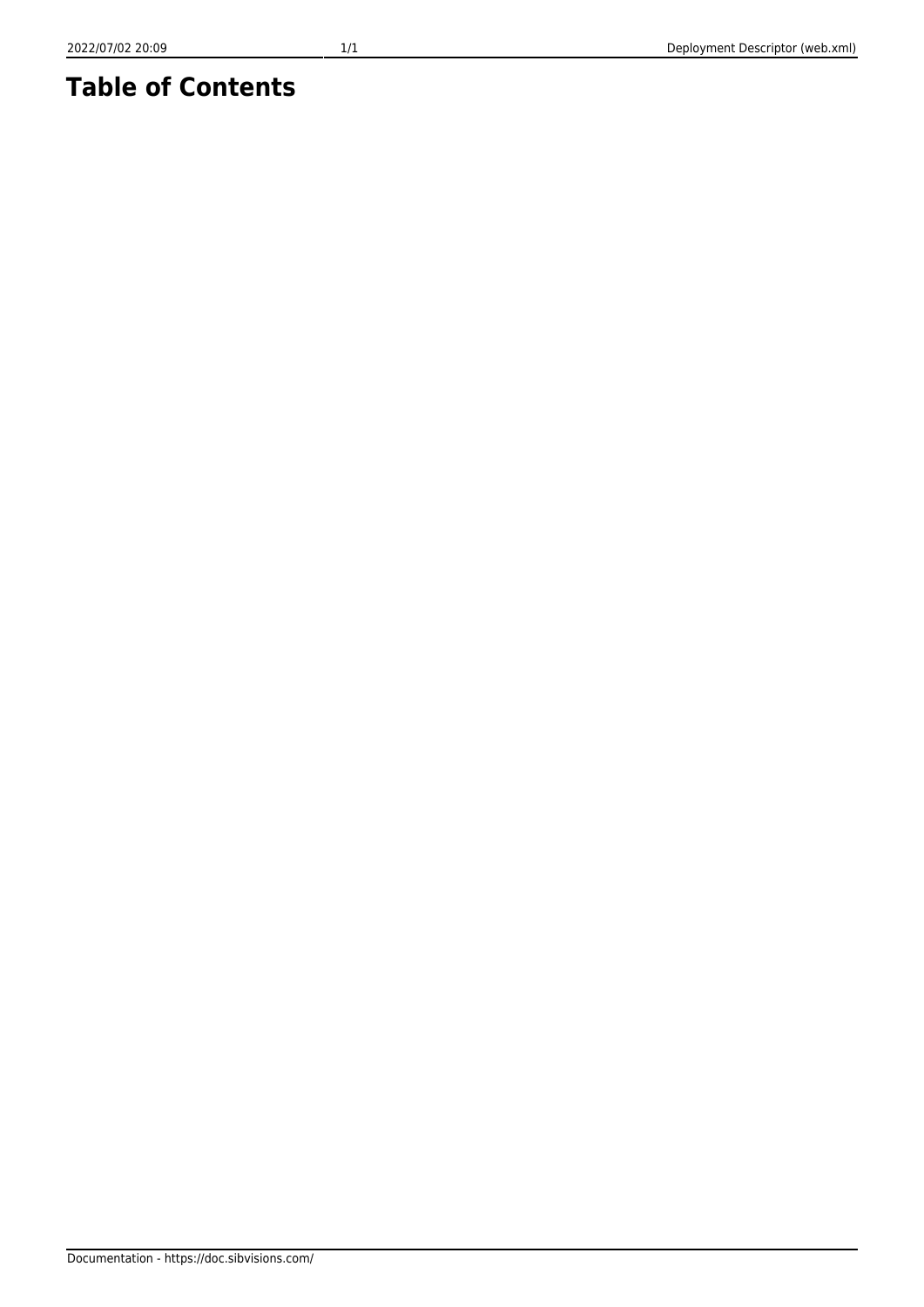The following XML is a minimalist deployment descriptor for applications using Vaadin UI.

## web xml

```
<?xml version="1.0" encoding="UTF-8"?>
<web-app id="WebApp ID"
      version="2.4"
      xmlns="http://iava.sun.com/xml/ns/i2ee"
      xmlns:xsi="http://www.w3.org/2001/XMLSchema-instance"
      xsi:schemaLocation="http://java.sun.com/xml/ns/j2ee
http://java.sun.com/xml/ns/j2ee/web-app 2 4.xsd">
 \langle! - -
***Context configuration
***- -<display-name>Simple Application</display-name>
 <welcome-file-list>
      <welcome-file>index.html</welcome-file>
      <welcome-file>index.jsp</welcome-file>
 </welcome-file-list>
 <context-param>
      <description>Vaadin production mode</description>
      <param-name>productionMode</param-name>
      <param-value>true</param-value>
 </context-param>
 \lt ! - -
***
WebUI configuration
***
- - ><servlet>
   <servlet-name>VaadinUI</servlet-name>
   <servlet-
class>com.sibvisions.rad.ui.vaadin.server.VaadinServlet</servlet-class>
   \sin it-param>
    <param-name>UI</param-name>
    <param-value>com.sibvisions.rad.ui.vaadin.impl.VaadinUI</param-
value>
   \frac{1}{1}nit-param>
   \sin it-param>
```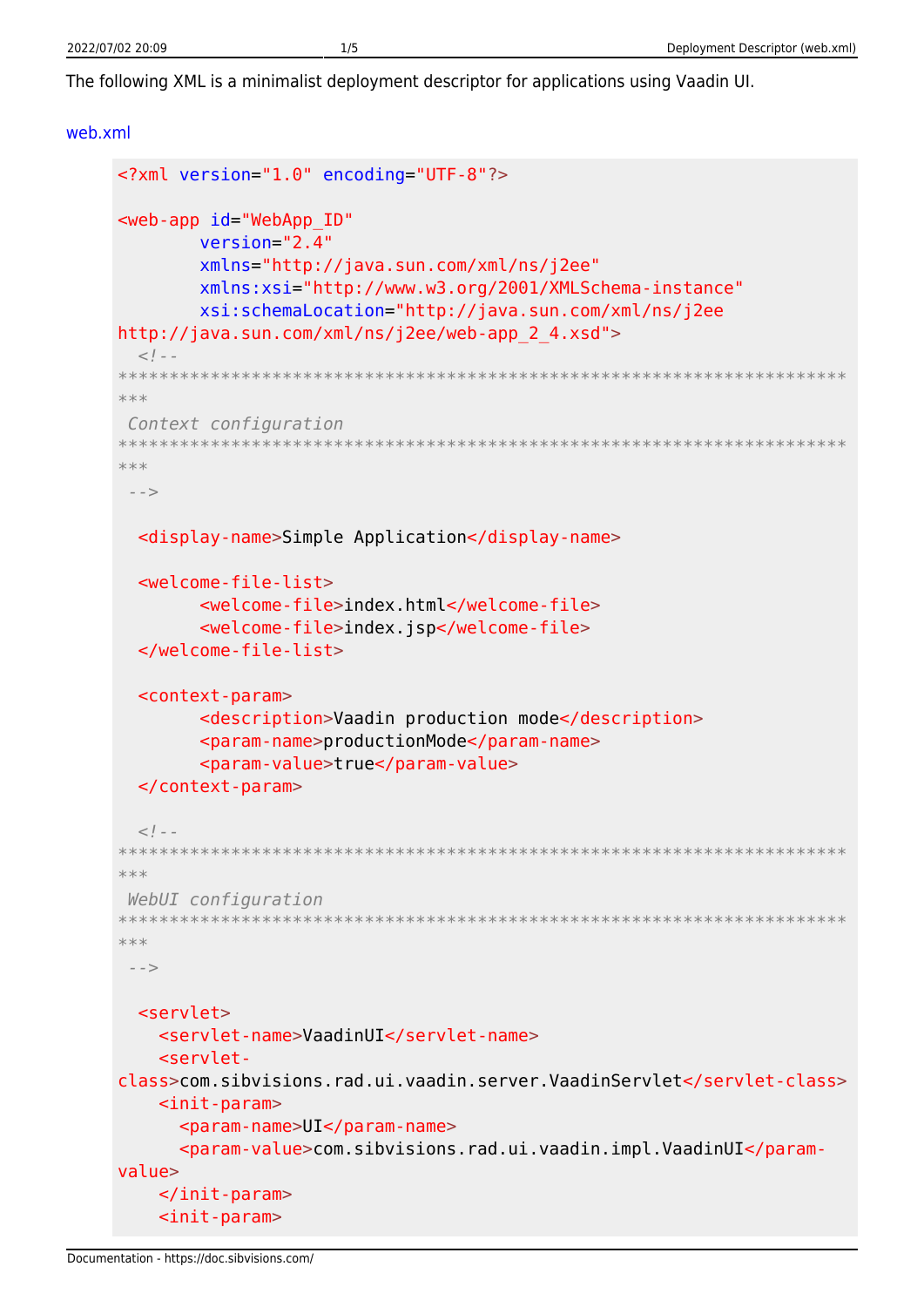```
 <param-name>widgetset</param-name>
      <sub>param-</sub></sub>
value>com.sibvisions.rad.ui.vaadin.ext.ui.Widgetset</param-value>
    \langleinit-param>
     <init-param>
       <param-name>main</param-name>
      <param-value>com.sibvisions.apps.simpleapp.SimpleApplication</param-value>
     </init-param>
     <init-param>
       <param-name>config</param-name>
      <param-value>/com/sibvisions/apps/simpleapp/application.xml</param-value>
     </init-param>
   </servlet>
   <servlet-mapping>
    <servlet-name>VaadinUI</servlet-name>
     <url-pattern>/ui/*</url-pattern>
   </servlet-mapping>
   <servlet-mapping>
     <servlet-name>VaadinUI</servlet-name>
     <url-pattern>/VAADIN/*</url-pattern>
   </servlet-mapping>
```
The application will be available via [http://localhost/simpleapp/ui/](#page--1-0).

If your Vaadin application should be available in context-root [\(http://localhost/simpleapp/\)](#page--1-0), simply change the servlet mapping to:

```
 <servlet-mapping>
     <servlet-name>VaadinUI</servlet-name>
     <url-pattern>/*</url-pattern>
  </servlet-mapping>
<!--
  <servlet-mapping>
     <servlet-name>VaadinUI</servlet-name>
     <url-pattern>/VAADIN/*</url-pattern>
   </servlet-mapping>
-->
```
## **Additional Options**

There are some useful options that can be controlled via init parameters:

Push support (needs an application server with push support)

<servlet>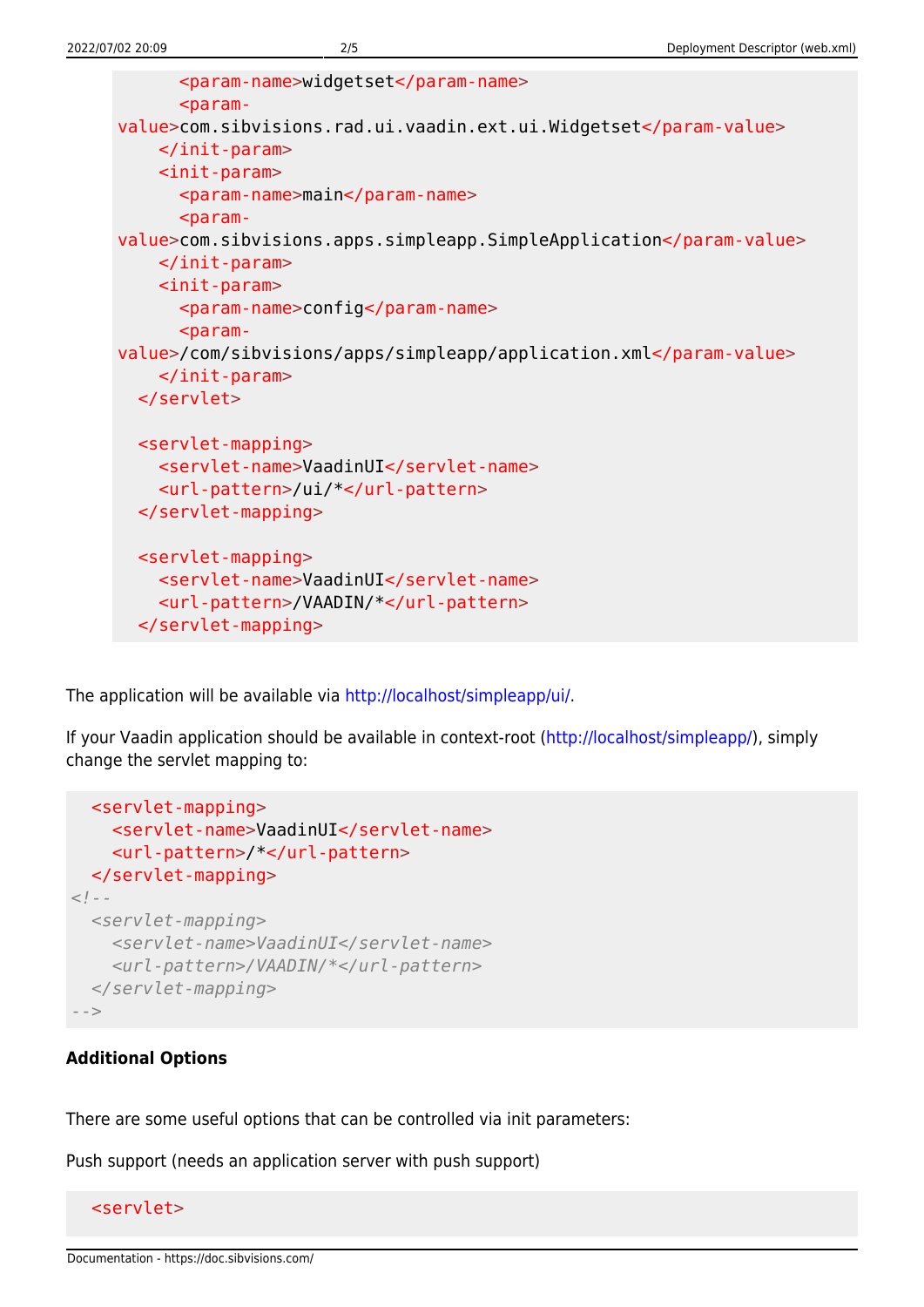```
 <servlet-name>VaadinUI</servlet-name>
     <servlet-
class>com.sibvisions.rad.ui.vaadin.server.VaadinServlet</servlet-class>
     ...
     <init-param>
       <param-name>pushmode</param-name>
       <param-value>automatic | manual</param-value>
     </init-param>
     <init-param>
       <param-name>mobileView</param-name>
       <param-value>true | falsee</param-value>
     </init-param>
     <async-supported>true</async-supported>
   </servlet>
```
Scale UI on mobile devices. This parameter adds <meta name="viewport" content="userscalable=no,initial-scale=1.0" /> to the default index.html page, rendered from Vaadin.

```
 <init-param>
   <param-name>mobileView</param-name>
   <param-value>true | false</param-value>
 </init-param>
```
Use an external/additional CSS file. This is useful to override default CSS definitions without modifying the original Vaadin UI CSS file.

```
 <init-param>
   <param-name>externalCss</param-name>
   <param-value>../simpleapp.css</param-value>
 </init-param>
```
It's also possible to use resources from jar archives. Simply add: **jar!** as prefix.

If you want to use the same UI after pressing reload in your web browser, simply set the following:

```
 <init-param>
   <param-name>preserveOnRefresh</param-name>
   <param-value>true | false</param-value>
 </init-param>
```
UI redirection, e.g., from [http://localhost/simpleapp/](#page--1-0) to [http://localhost/simpleapp/ui/](#page--1-0)

```
 <servlet>
     <servlet-name>UIRedirector</servlet-name>
     <servlet-
class>com.sibvisions.rad.ui.vaadin.server.UIRedirectorServlet</servlet-
class>
     <init-param>
```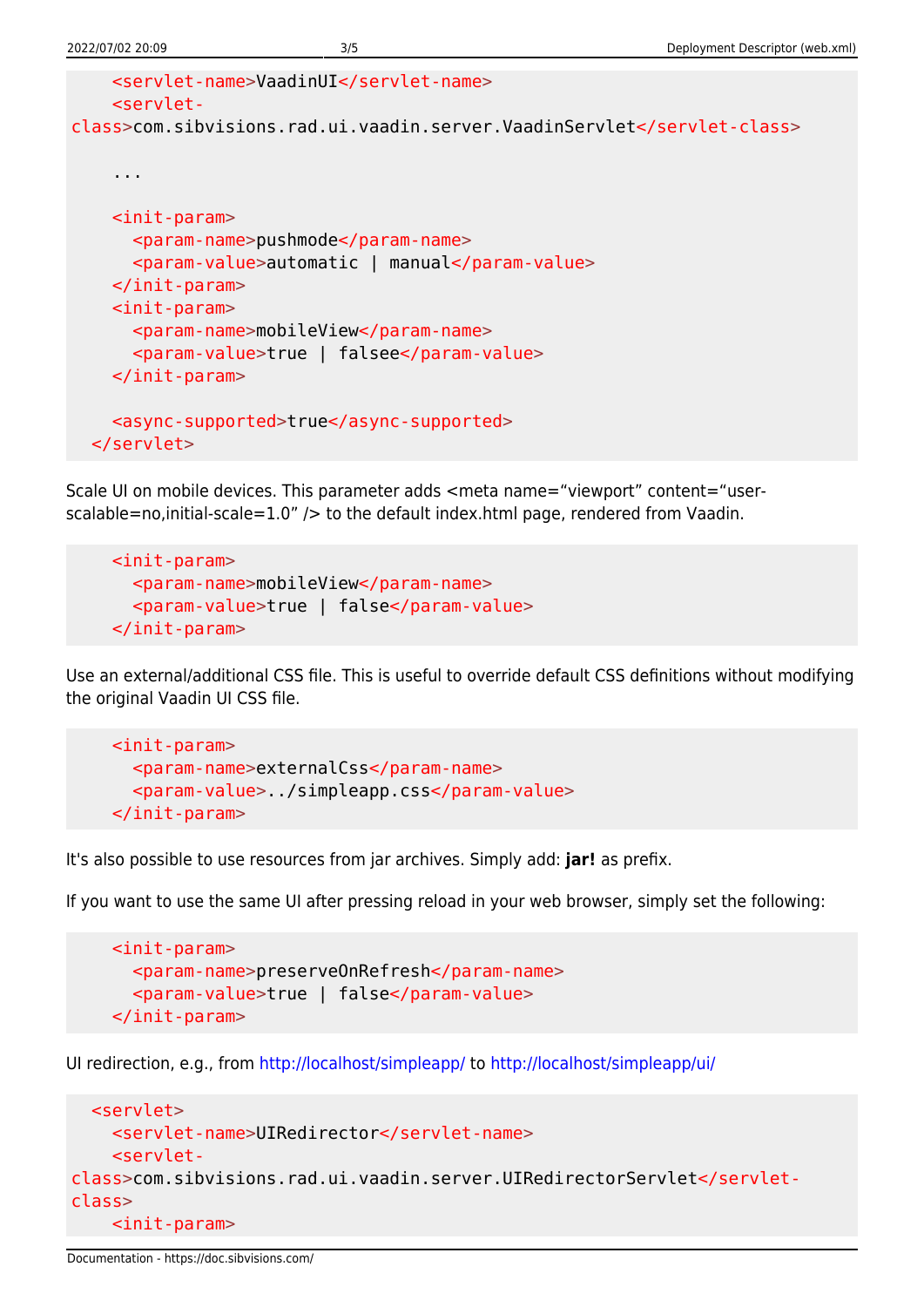```
 <param-name>redirectPath</param-name>
     <param-value>/ui/</param-value>
   </init-param>
 </servlet>
 <servlet-mapping>
   <servlet-name>UIRedirector</servlet-name>
   <url-pattern>/index.html</url-pattern>
 </servlet-mapping>
```
#### **Only for Portlets**

Use the following parameter to decide whether Vaadin libraries should be loaded from ROOT context (shared) or from application context.

```
 <init-param>
   <param-name>vaadin.shared</param-name>
   <param-value>true | false</param-value>
 </init-param>
```
It's possible to change the static file location, e.g., if you redirect http requests via mod\_proxy or similar:

```
 <init-param>
   <param-name>vaadin.staticFileLocationPrefix</param-name>
   <param-value>/cust</param-value>
 </init-param>
```
#### **ProjX**

We have some special features in ProjX.

Use the following parameter to change the menu position.

```
 <init-param>
   <param-name>Application.Menu.position</param-name>
   <param-value>left | right</param-value>
 </init-param>
```
It's possible to hide the whole menu or toolbar.

```
 <init-param>
   <param-name>Application.Menu.visible</param-name>
   <param-value>true | false</param-value>
 </init-param>
 <init-param>
   <param-name>Application.Menu.ToolBar.visible</param-name>
```